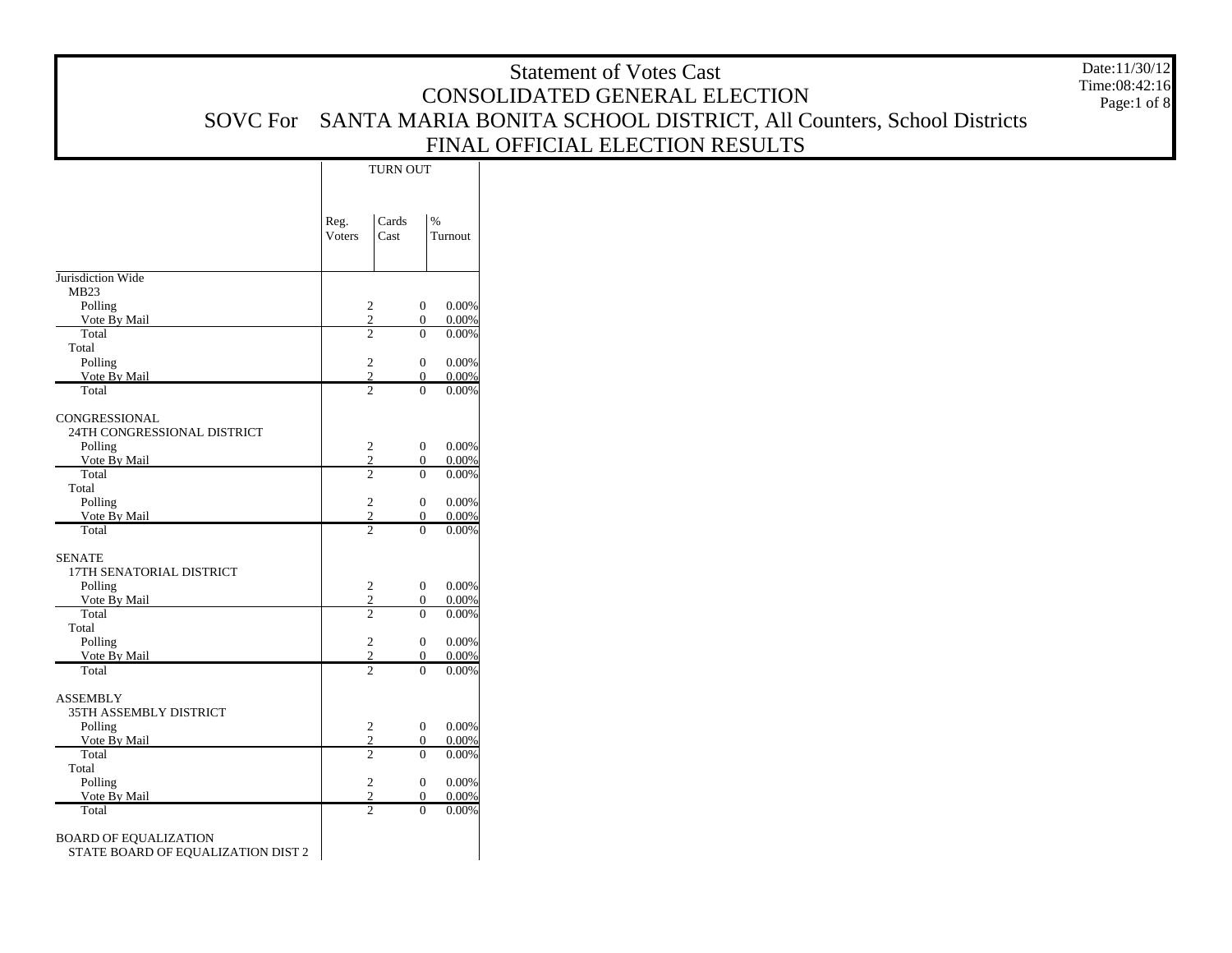|                 | <b>Statement of Votes Cast</b>                                              | Date:11/30/12                     |
|-----------------|-----------------------------------------------------------------------------|-----------------------------------|
|                 | CONSOLIDATED GENERAL ELECTION                                               | Time:08:42:16<br>Page: $2$ of $8$ |
|                 | SOVC For SANTA MARIA BONITA SCHOOL DISTRICT, All Counters, School Districts |                                   |
|                 | FINAL OFFICIAL ELECTION RESULTS                                             |                                   |
| <b>TURN OUT</b> |                                                                             |                                   |

|                                                                         | Reg.<br><b>Voters</b> | Cards<br>Cast | $\frac{0}{0}$<br>Turnout                   |
|-------------------------------------------------------------------------|-----------------------|---------------|--------------------------------------------|
| Polling                                                                 | $\overline{c}$        |               | 0.00%<br>$\Omega$                          |
| Vote By Mail                                                            | $\overline{2}$        |               | 0.00%<br>$\overline{0}$                    |
| Total                                                                   | $\overline{2}$        |               | $\Omega$<br>0.00%                          |
| Total                                                                   |                       |               |                                            |
| Polling                                                                 | $\boldsymbol{2}$      |               | 0.00%<br>$\mathbf{0}$                      |
| Vote By Mail                                                            | $\overline{2}$        |               | $0.00\%$<br>$\overline{0}$                 |
| Total                                                                   | $\overline{2}$        |               | 0.00%<br>$\theta$                          |
| SUPERVISOR/COMMISSIONER<br><b>4TH SUPERVISORIAL DISTRICT</b><br>Polling | $\sqrt{2}$            |               | 0.00%<br>$\mathbf{0}$                      |
| Vote By Mail                                                            | $\frac{2}{2}$         |               | $0.00\%$<br>$\overline{0}$                 |
| Total<br>Total<br>Polling                                               | $\boldsymbol{2}$      |               | $\Omega$<br>0.00%<br>0.00%<br>$\mathbf{0}$ |
| Vote By Mail                                                            | $\overline{2}$        |               | 0.00%<br>$\theta$                          |
| Total                                                                   | $\overline{2}$        |               | $\theta$<br>0.00%                          |
| <b>CITIES</b><br>UNINCORPORATED AREAS                                   |                       |               |                                            |
| Polling                                                                 | $\boldsymbol{2}$      |               | 0.00%<br>$\mathbf{0}$                      |
| Vote By Mail                                                            | $\frac{2}{2}$         |               | $0.00\%$<br>$\overline{0}$                 |
| Total<br>Total                                                          |                       |               | $\theta$<br>0.00%                          |
| Polling                                                                 | $\boldsymbol{2}$      |               | 0.00%<br>$\overline{0}$                    |
| Vote By Mail                                                            | $\overline{2}$        |               | $0.00\%$<br>$\overline{0}$                 |
| Total                                                                   | $\overline{2}$        |               | $\theta$<br>$0.00\%$                       |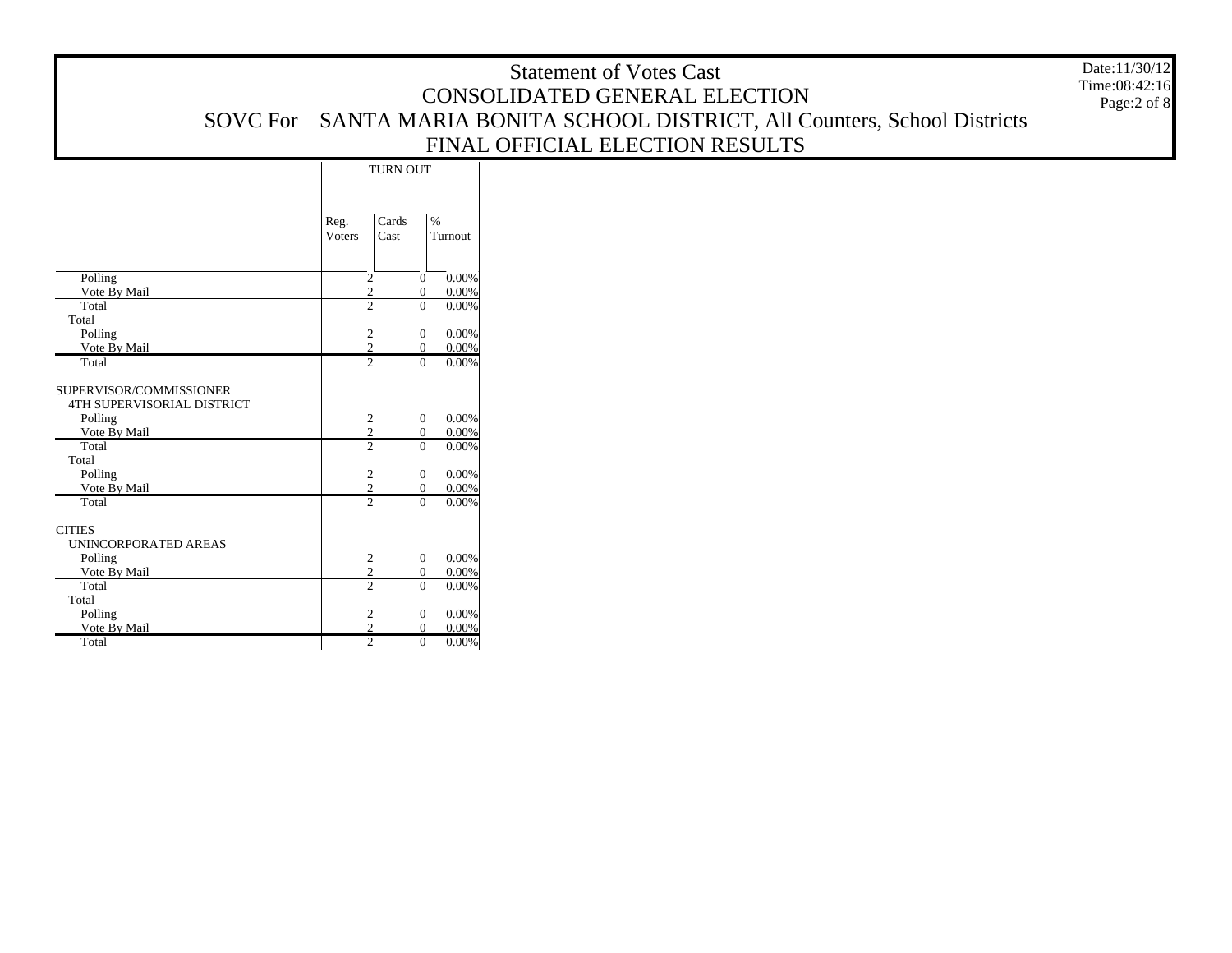Date:11/30/12 Time:08:42:16Page:3 of 8

|                                                      |                              |                        |                      |                          |                            |                                |                         |                            |                          |                                |                          | SANTA MARIA-BONITA SCHOOL DISTRICT GOVERNING BOARD MEMBER |                          |                            |                           |                  |
|------------------------------------------------------|------------------------------|------------------------|----------------------|--------------------------|----------------------------|--------------------------------|-------------------------|----------------------------|--------------------------|--------------------------------|--------------------------|-----------------------------------------------------------|--------------------------|----------------------------|---------------------------|------------------|
|                                                      | Reg.<br>Voters               | <b>Ballots</b><br>Cast | Total<br>Votes       | Times<br>Blank<br>Voted  | Times<br>Over<br>Voted     | Number<br>Of<br>Under<br>Votes | <b>LINDA</b><br>CORDERO |                            | <b>OLIVER</b>            | <b>JOANN "JODY"</b>            | <b>JOHN</b>              | HOLLINSHEAD                                               | MICHAEL M.<br><b>KON</b> |                            | HELEN M.<br><b>GALVAN</b> |                  |
| Jurisdiction Wide<br>MB <sub>23</sub>                |                              |                        |                      |                          |                            |                                |                         |                            |                          |                                |                          |                                                           |                          |                            |                           |                  |
| Polling                                              | $\overline{c}$               |                        | $\boldsymbol{0}$     | $\boldsymbol{0}$         | $\boldsymbol{0}$           | $\overline{0}$                 | $\boldsymbol{0}$        | $\boldsymbol{0}$           | $\overline{\phantom{a}}$ | $\boldsymbol{0}$               | $\overline{\phantom{a}}$ | $\boldsymbol{0}$<br>$\overline{a}$                        |                          | $\boldsymbol{0}$           |                           | $\boldsymbol{0}$ |
| Vote By Mail                                         | $\overline{2}$               |                        | $\overline{0}$       | $\mathbf{0}$             | $\mathbf{0}$               | $\overline{0}$                 | $\overline{0}$          | $\overline{0}$             | $\overline{\phantom{a}}$ | $\boldsymbol{0}$               |                          | $\Omega$                                                  |                          | $\overline{0}$             |                           | $\overline{0}$   |
| Total                                                | 2                            |                        | $\Omega$             | $\overline{0}$           | $\overline{0}$             | $\Omega$                       | $\Omega$                | $\theta$                   |                          | $\overline{0}$                 |                          | $\Omega$                                                  |                          | $\overline{0}$             |                           | $\Omega$         |
| Total                                                |                              |                        |                      |                          |                            |                                |                         |                            |                          |                                |                          |                                                           |                          |                            |                           |                  |
| Polling                                              | $\sqrt{2}$                   |                        | $\boldsymbol{0}$     | $\boldsymbol{0}$         | $\mathbf{0}$               | $\mathbf{0}$                   | $\mathbf{0}$            | $\boldsymbol{0}$           | $\sim$                   | $\boldsymbol{0}$               | $\overline{\phantom{a}}$ | $\boldsymbol{0}$                                          | $\sim$                   | $\boldsymbol{0}$           |                           | $\mathbf{0}$     |
| Vote By Mail                                         | $\overline{2}$               |                        | $\mathbf{0}$         | $\overline{0}$           | $\mathbf{0}$               | $\mathbf{0}$                   | $\Omega$                | $\overline{0}$             |                          | $\mathbf{0}$                   |                          | $\Omega$                                                  |                          | $\overline{0}$             |                           | $\Omega$         |
| Total                                                | 2                            |                        | $\overline{0}$       | $\overline{0}$           | $\overline{0}$             | $\Omega$                       | $\Omega$                | $\Omega$                   |                          | $\overline{0}$                 |                          | $\Omega$                                                  |                          | $\overline{0}$             |                           | $\overline{0}$   |
| CONGRESSIONAL<br>24TH CONGRESSIONAL DISTRICT         |                              |                        |                      |                          |                            |                                |                         |                            |                          |                                |                          |                                                           |                          |                            |                           |                  |
| Polling                                              | $\overline{2}$               |                        | $\boldsymbol{0}$     | $\boldsymbol{0}$         | $\mathbf{0}$               | $\boldsymbol{0}$               | $\overline{0}$          | $\boldsymbol{0}$           | $\blacksquare$           | $\boldsymbol{0}$               |                          | $\boldsymbol{0}$                                          |                          | $\boldsymbol{0}$           |                           | $\boldsymbol{0}$ |
| Vote By Mail                                         | 2                            |                        | $\boldsymbol{0}$     | $\mathbf{0}$             | $\mathbf{0}$               | $\boldsymbol{0}$               | $\mathbf{0}$            | $\boldsymbol{0}$           | $\sim$                   | $\boldsymbol{0}$               |                          | $\overline{0}$                                            |                          | $\boldsymbol{0}$           |                           | $\overline{0}$   |
| Total                                                | $\overline{2}$               |                        | $\overline{0}$       | $\overline{0}$           | $\overline{0}$             | $\overline{0}$                 | $\Omega$                | $\overline{0}$             |                          | $\overline{0}$                 |                          | $\Omega$                                                  |                          | $\overline{0}$             |                           | $\Omega$         |
| Total                                                |                              |                        |                      |                          |                            |                                |                         |                            |                          |                                |                          |                                                           |                          |                            |                           |                  |
| Polling                                              | $\sqrt{2}$<br>$\overline{c}$ |                        | $\mathbf{0}$         | $\boldsymbol{0}$         | $\boldsymbol{0}$           | $\boldsymbol{0}$               | $\mathbf{0}$            | $\boldsymbol{0}$           | $\overline{\phantom{a}}$ | $\boldsymbol{0}$               |                          | $\mathbf{0}$<br>$\overline{\phantom{a}}$                  |                          | $\boldsymbol{0}$           |                           | $\overline{0}$   |
| Vote By Mail<br>Total                                | $\overline{2}$               |                        | $\Omega$<br>$\Omega$ | $\Omega$<br>$\mathbf{0}$ | $\Omega$<br>$\overline{0}$ | $\Omega$<br>$\Omega$           | $\Omega$<br>$\Omega$    | $\Omega$<br>$\overline{0}$ |                          | $\mathbf{0}$<br>$\overline{0}$ |                          | $\Omega$<br>$\Omega$                                      |                          | $\Omega$<br>$\overline{0}$ |                           | $\Omega$         |
|                                                      |                              |                        |                      |                          |                            |                                |                         |                            |                          |                                |                          |                                                           |                          |                            |                           | $\overline{0}$   |
| <b>SENATE</b><br>17TH SENATORIAL DISTRICT<br>Polling | $\overline{c}$               |                        | $\boldsymbol{0}$     | $\boldsymbol{0}$         | $\boldsymbol{0}$           | $\mathbf{0}$                   | $\mathbf{0}$            | $\boldsymbol{0}$           |                          | $\boldsymbol{0}$               |                          | $\boldsymbol{0}$                                          |                          | $\boldsymbol{0}$           |                           | $\boldsymbol{0}$ |
| Vote By Mail                                         | $\overline{2}$               |                        | $\overline{0}$       | $\mathbf{0}$             | $\mathbf{0}$               | $\boldsymbol{0}$               | $\overline{0}$          | $\mathbf{0}$               | $\overline{\phantom{a}}$ | $\mathbf{0}$                   | $\overline{\phantom{a}}$ | $\overline{0}$                                            |                          | $\overline{0}$             |                           | $\overline{0}$   |
| Total                                                | $\overline{2}$               |                        | $\overline{0}$       | $\overline{0}$           | $\overline{0}$             | $\overline{0}$                 | $\overline{0}$          | $\overline{0}$             |                          | $\overline{0}$                 |                          | $\overline{0}$                                            |                          | $\overline{0}$             |                           | $\Omega$         |
| Total                                                |                              |                        |                      |                          |                            |                                |                         |                            |                          |                                |                          |                                                           |                          |                            |                           |                  |
| Polling                                              | $\sqrt{2}$                   |                        | $\mathbf{0}$         | $\boldsymbol{0}$         | $\boldsymbol{0}$           | $\boldsymbol{0}$               | $\overline{0}$          | $\boldsymbol{0}$           | $\overline{\phantom{a}}$ | $\boldsymbol{0}$               | $\overline{\phantom{a}}$ | $\mathbf{0}$                                              | $\overline{\phantom{a}}$ | $\boldsymbol{0}$           |                           | $\overline{0}$   |
| Vote By Mail                                         | $\overline{2}$               |                        | $\Omega$             | $\mathbf{0}$             | $\overline{0}$             | $\overline{0}$                 | $\overline{0}$          | $\overline{0}$             | $\sim$                   | $\mathbf{0}$                   |                          | $\Omega$                                                  |                          | $\overline{0}$             |                           | $\Omega$         |
| Total                                                | $\overline{2}$               |                        | $\Omega$             | $\overline{0}$           | $\overline{0}$             | $\Omega$                       | $\overline{0}$          | $\overline{0}$             |                          | $\overline{0}$                 |                          | $\Omega$                                                  |                          | $\overline{0}$             |                           | $\Omega$         |
| <b>ASSEMBLY</b><br>35TH ASSEMBLY DISTRICT            |                              |                        |                      |                          |                            |                                |                         |                            |                          |                                |                          |                                                           |                          |                            |                           |                  |
| Polling                                              | $\sqrt{2}$                   |                        | $\mathbf{0}$         | $\boldsymbol{0}$         | $\boldsymbol{0}$           | $\mathbf{0}$                   | $\mathbf{0}$            | $\boldsymbol{0}$           |                          | $\boldsymbol{0}$               |                          | $\boldsymbol{0}$                                          |                          | $\boldsymbol{0}$           |                           | $\boldsymbol{0}$ |
| Vote By Mail                                         | $\overline{2}$               |                        | $\overline{0}$       | $\boldsymbol{0}$         | $\mathbf{0}$               | $\mathbf{0}$                   | $\overline{0}$          | $\overline{0}$             | $\overline{\phantom{a}}$ | $\boldsymbol{0}$               |                          | $\Omega$                                                  |                          | $\overline{0}$             |                           | $\Omega$         |
| Total                                                | 2                            |                        | $\Omega$             | $\mathbf{0}$             | $\mathbf{0}$               | $\Omega$                       | $\mathbf{0}$            | $\Omega$                   |                          | $\mathbf{0}$                   |                          | $\Omega$                                                  |                          | $\overline{0}$             |                           | $\overline{0}$   |
| Total                                                |                              |                        |                      |                          |                            |                                |                         |                            |                          |                                |                          |                                                           |                          |                            |                           |                  |
| Polling                                              | $\overline{c}$               |                        | $\mathbf{0}$         | $\boldsymbol{0}$         | $\boldsymbol{0}$           | $\boldsymbol{0}$               | $\boldsymbol{0}$        | $\boldsymbol{0}$           | $\sim$                   | $\boldsymbol{0}$               |                          | $\boldsymbol{0}$                                          |                          | $\boldsymbol{0}$           |                           | $\boldsymbol{0}$ |
| Vote By Mail                                         | 2                            |                        | $\mathbf{0}$         | $\boldsymbol{0}$         | $\mathbf{0}$               | $\mathbf{0}$                   | $\mathbf{0}$            | $\boldsymbol{0}$           | $\sim$                   | $\boldsymbol{0}$               |                          | $\overline{0}$                                            |                          | $\overline{0}$             |                           | $\overline{0}$   |
| Total                                                | 2                            |                        | $\overline{0}$       | $\overline{0}$           | $\overline{0}$             | $\overline{0}$                 | $\overline{0}$          | $\overline{0}$             |                          | $\overline{0}$                 |                          | $\overline{0}$                                            |                          | $\overline{0}$             |                           | $\overline{0}$   |

BOARD OF EQUALIZATION

STATE BOARD OF EQUALIZATION DIST 2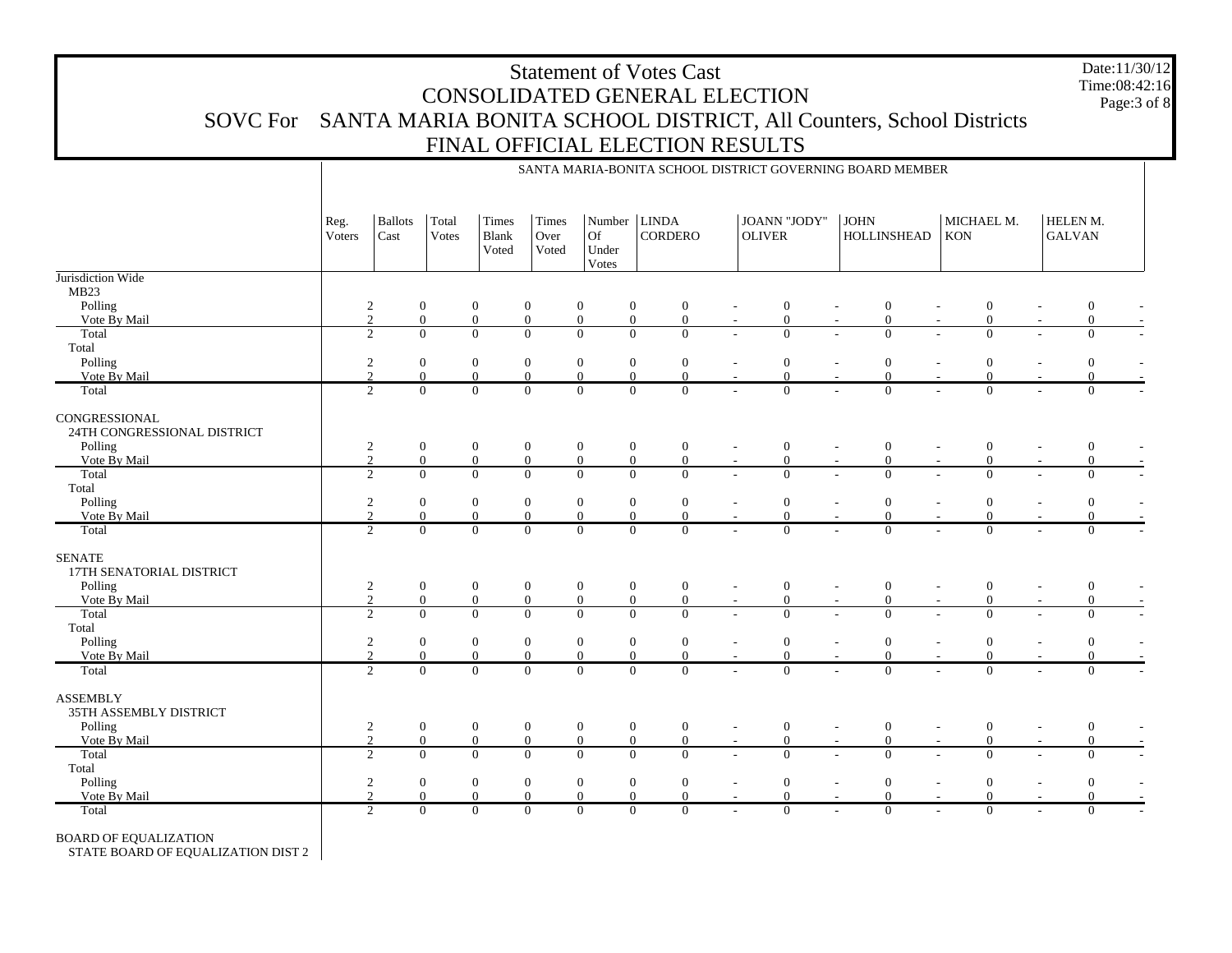Date:11/30/12 Time:08:42:16Page:4 of 8

|                                                                  |                       |                        |                |                         |                        |                                |                                  |                          |                               | SANTA MARIA-BONITA SCHOOL DISTRICT GOVERNING BOARD MEMBER |                                            |                                      |
|------------------------------------------------------------------|-----------------------|------------------------|----------------|-------------------------|------------------------|--------------------------------|----------------------------------|--------------------------|-------------------------------|-----------------------------------------------------------|--------------------------------------------|--------------------------------------|
|                                                                  | Reg.<br><b>Voters</b> | <b>Ballots</b><br>Cast | Total<br>Votes | Times<br>Blank<br>Voted | Times<br>Over<br>Voted | Number<br>Of<br>Under<br>Votes | <b>LINDA</b><br><b>CORDERO</b>   |                          | JOANN "JODY"<br><b>OLIVER</b> | <b>JOHN</b><br><b>HOLLINSHEAD</b>                         | MICHAEL M.<br><b>KON</b>                   | HELEN M.<br><b>GALVAN</b>            |
| Polling                                                          | $\overline{2}$        |                        | $\Omega$       | $\theta$                | $\mathbf{0}$           | $\Omega$                       | $\Omega$<br>$\overline{0}$       | $\overline{\phantom{a}}$ | $\mathbf{0}$                  | $\theta$                                                  | $\mathbf{0}$<br>$\sim$                     | $\overline{0}$                       |
| Vote By Mail                                                     | $\mathfrak{D}$        |                        | $\Omega$       | $\mathbf{0}$            | $\overline{0}$         | $\Omega$                       | $\mathbf{0}$                     |                          | $\overline{0}$                |                                                           | $\mathbf{0}$                               |                                      |
| Total                                                            | $\overline{2}$        |                        | $\Omega$       | $\overline{0}$          | $\overline{0}$         | $\Omega$                       | $\Omega$<br>$\Omega$             | $\overline{a}$           | $\theta$                      | $\Omega$                                                  | $\Omega$                                   | $\Omega$                             |
| Total                                                            |                       |                        |                |                         |                        |                                |                                  |                          |                               |                                                           |                                            |                                      |
| Polling                                                          | 2                     |                        | $\mathbf{0}$   | $\mathbf{0}$            | $\boldsymbol{0}$       | $\overline{0}$                 | $\mathbf{0}$<br>$\mathbf{0}$     |                          | $\mathbf{0}$                  | $\theta$                                                  | $\boldsymbol{0}$                           | $\theta$                             |
| Vote By Mail                                                     |                       |                        | $\Omega$       | $\mathbf{0}$            | $\mathbf{0}$           | $\Omega$                       | $\Omega$<br>$\Omega$             |                          | $\Omega$                      |                                                           |                                            | $\Omega$                             |
| Total                                                            | 2                     |                        | $\Omega$       | $\theta$                | $\overline{0}$         | $\Omega$                       | $\theta$<br>$\Omega$             |                          | $\Omega$                      | $\Omega$                                                  | $\Omega$                                   | $\Omega$                             |
| SUPERVISOR/COMMISSIONER<br>4TH SUPERVISORIAL DISTRICT<br>Polling | $\overline{2}$        |                        | $\mathbf{0}$   | $\boldsymbol{0}$        | $\boldsymbol{0}$       | $\mathbf{0}$                   | $\mathbf{0}$<br>$\mathbf{0}$     |                          | $\mathbf{0}$                  | $\theta$                                                  | $\mathbf{0}$                               | $\mathbf{0}$                         |
| Vote By Mail                                                     | $\gamma$              |                        | $\overline{0}$ | $\mathbf{0}$            | $\mathbf{0}$           | $\overline{0}$                 | $\mathbf{0}$<br>$\overline{0}$   | $\sim$                   | $\mathbf{0}$                  | $\mathbf{0}$                                              | $\mathbf{0}$                               |                                      |
| Total<br>Total                                                   | 2                     |                        | $\overline{0}$ | $\overline{0}$          | $\overline{0}$         | $\overline{0}$                 | $\overline{0}$<br>$\Omega$       | $\overline{a}$           | $\overline{0}$                | $\Omega$                                                  | $\overline{0}$                             | $\Omega$                             |
| Polling                                                          | 2                     |                        | $\overline{0}$ | $\mathbf{0}$            | $\mathbf{0}$           | $\Omega$                       | $\theta$<br>$\overline{0}$       |                          | $\mathbf{0}$                  | $\Omega$                                                  | $\mathbf{0}$                               |                                      |
| Vote By Mail                                                     |                       |                        | $\overline{0}$ | $\mathbf{0}$            | $\mathbf{0}$           |                                | $\Omega$                         |                          | $\mathbf{0}$                  |                                                           |                                            |                                      |
| Total                                                            | 2                     |                        | $\Omega$       | $\Omega$                | $\overline{0}$         | $\Omega$                       | $\Omega$<br>$\Omega$             |                          | $\theta$                      | $\Omega$                                                  | $\Omega$                                   | $\Omega$                             |
| <b>CITIES</b><br>UNINCORPORATED AREAS                            |                       |                        |                |                         |                        |                                |                                  |                          |                               |                                                           |                                            |                                      |
| Polling                                                          | 2                     |                        | $\mathbf{0}$   | $\mathbf{0}$            | $\mathbf{0}$           | $\mathbf{0}$                   | $\mathbf{0}$<br>$\mathbf{0}$     | $\overline{\phantom{a}}$ | $\mathbf{0}$                  | $\theta$                                                  | $\mathbf{0}$                               | $\overline{0}$                       |
| Vote By Mail                                                     | 2                     |                        | $\overline{0}$ | $\mathbf{0}$            | $\overline{0}$         | $\overline{0}$                 | $\Omega$<br>$\theta$             | $\sim$                   | $\overline{0}$                | $\Omega$                                                  | $\theta$<br>$\sim$                         | $\Omega$                             |
| Total<br>Total                                                   | $\overline{2}$        |                        | $\overline{0}$ | $\mathbf{0}$            | $\overline{0}$         | $\overline{0}$                 | $\overline{0}$<br>$\overline{0}$ |                          | $\overline{0}$                | $\Omega$                                                  | $\overline{0}$                             | $\Omega$                             |
| Polling                                                          | 2                     |                        | $\overline{0}$ | $\boldsymbol{0}$        | $\boldsymbol{0}$       | $\overline{0}$                 | $\mathbf{0}$<br>$\overline{0}$   |                          | $\boldsymbol{0}$              | $\Omega$                                                  | $\Omega$                                   |                                      |
| Vote By Mail                                                     |                       |                        | $\Omega$       | $\theta$                | $\mathbf{0}$           | $\Omega$                       | $\Omega$                         |                          | $\Omega$                      |                                                           |                                            |                                      |
| Total                                                            | 2                     |                        | $\overline{0}$ | $\theta$                | $\overline{0}$         | $\Omega$                       | $\overline{0}$<br>$\overline{0}$ | $\overline{\phantom{a}}$ | $\overline{0}$                | $\theta$<br>$\sim$                                        | $\overline{0}$<br>$\overline{\phantom{a}}$ | $\Omega$<br>$\overline{\phantom{a}}$ |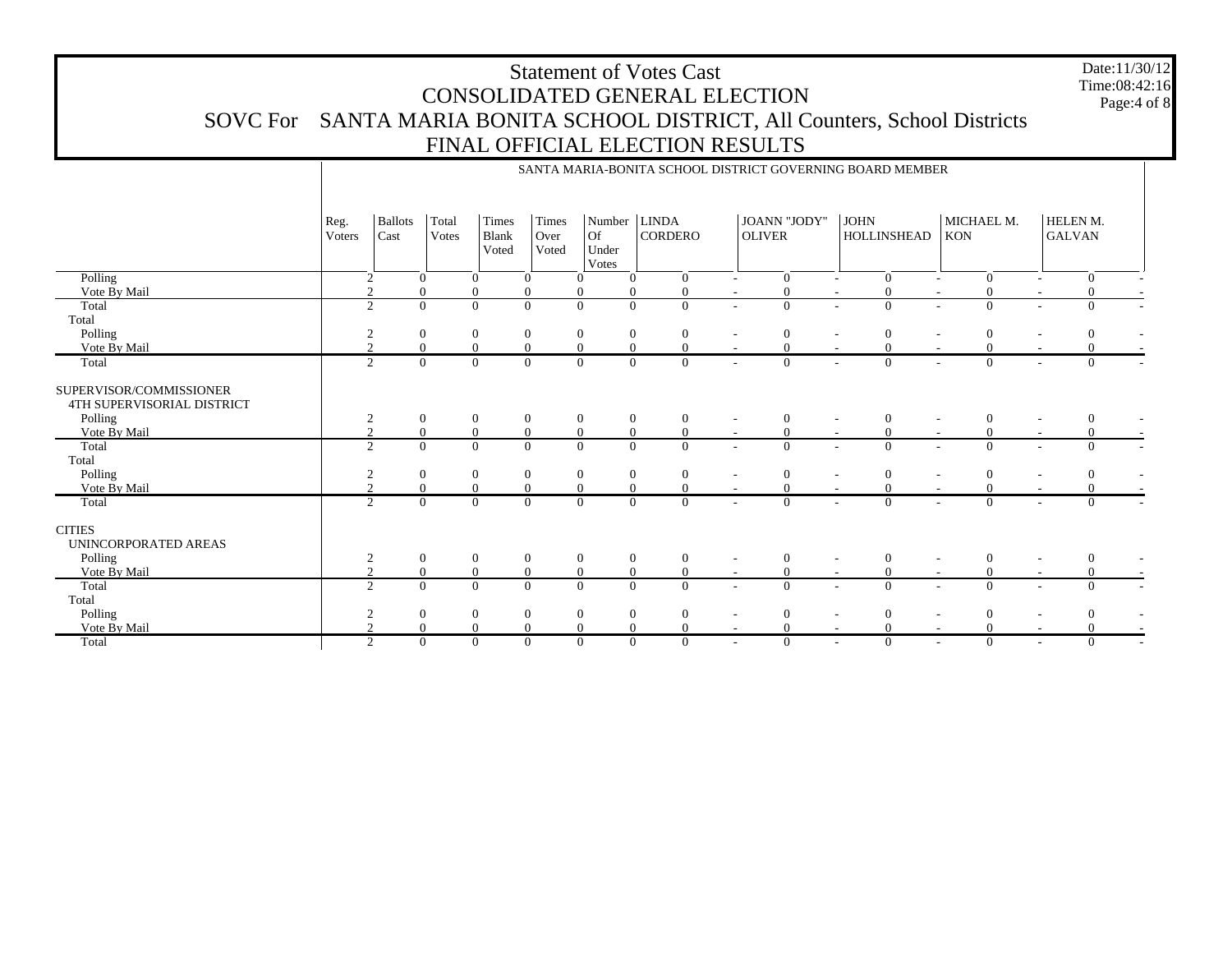|                                     |                                |                                  | <b>Statement of Votes Cast</b>                                     | Date:11/30/12                |
|-------------------------------------|--------------------------------|----------------------------------|--------------------------------------------------------------------|------------------------------|
|                                     |                                |                                  | CONSOLIDATED GENERAL ELECTION                                      | Time:08:42:16<br>Page:5 of 8 |
| <b>SOVC</b> For                     |                                |                                  | SANTA MARIA BONITA SCHOOL DISTRICT, All Counters, School Districts |                              |
|                                     |                                |                                  | FINAL OFFICIAL ELECTION RESULTS                                    |                              |
|                                     |                                | SANTA MARIA-BONITA SCHOOL        |                                                                    |                              |
|                                     |                                | DISTRICT GOVERNING BOARD         |                                                                    |                              |
|                                     |                                | <b>MEMBER</b>                    |                                                                    |                              |
|                                     | <b>RICKY LARA</b>              | Write-In Votes                   |                                                                    |                              |
|                                     |                                |                                  |                                                                    |                              |
|                                     |                                |                                  |                                                                    |                              |
| Jurisdiction Wide                   |                                |                                  |                                                                    |                              |
| MB23<br>Polling                     | $\boldsymbol{0}$               | $\mathbf{0}$                     |                                                                    |                              |
| Vote By Mail                        | $\mathbf{0}$                   | $\overline{0}$                   |                                                                    |                              |
| Total                               | $\Omega$                       | $\overline{0}$                   |                                                                    |                              |
| Total<br>Polling                    | $\overline{0}$                 | $\boldsymbol{0}$                 |                                                                    |                              |
| Vote By Mail                        | $\Omega$                       | $\Omega$                         |                                                                    |                              |
| Total                               | $\overline{0}$                 | $\overline{0}$                   |                                                                    |                              |
| CONGRESSIONAL                       |                                |                                  |                                                                    |                              |
| 24TH CONGRESSIONAL DISTRICT         |                                |                                  |                                                                    |                              |
| Polling                             | $\mathbf{0}$                   | $\boldsymbol{0}$                 |                                                                    |                              |
| Vote By Mail<br>Total               | $\mathbf{0}$<br>$\overline{0}$ | $\overline{0}$<br>$\overline{0}$ |                                                                    |                              |
| Total                               |                                |                                  |                                                                    |                              |
| Polling                             | $\mathbf{0}$                   | $\boldsymbol{0}$                 |                                                                    |                              |
| Vote By Mail<br>Total               | $\overline{0}$<br>$\Omega$     | $\overline{0}$<br>$\overline{0}$ |                                                                    |                              |
|                                     |                                |                                  |                                                                    |                              |
| <b>SENATE</b>                       |                                |                                  |                                                                    |                              |
| 17TH SENATORIAL DISTRICT<br>Polling | $\mathbf{0}$                   | $\overline{0}$                   |                                                                    |                              |
| Vote By Mail                        | $\mathbf{0}$                   | $\overline{0}$                   |                                                                    |                              |
| Total                               | $\overline{0}$                 | $\overline{0}$                   |                                                                    |                              |
| Total<br>Polling                    | $\mathbf{0}$                   | $\boldsymbol{0}$                 |                                                                    |                              |
| Vote By Mail                        | $\overline{0}$                 | $\Omega$                         |                                                                    |                              |
| Total                               | $\overline{0}$                 | $\overline{0}$                   |                                                                    |                              |
| <b>ASSEMBLY</b>                     |                                |                                  |                                                                    |                              |
| 35TH ASSEMBLY DISTRICT              |                                |                                  |                                                                    |                              |
| Polling                             | $\mathbf{0}$                   | $\boldsymbol{0}$                 |                                                                    |                              |
| Vote By Mail                        | $\mathbf{0}$                   | $\overline{0}$                   |                                                                    |                              |
| Total<br>Total                      | $\Omega$                       | $\overline{0}$                   |                                                                    |                              |
| Polling                             | $\mathbf{0}$                   | $\boldsymbol{0}$                 |                                                                    |                              |
| Vote By Mail                        | $\overline{0}$                 | $\overline{0}$                   |                                                                    |                              |
| Total                               | $\overline{0}$                 | $\overline{0}$                   |                                                                    |                              |
| <b>BOARD OF EQUALIZATION</b>        |                                |                                  |                                                                    |                              |
| STATE BOARD OF EQUALIZATION DIST 2  |                                |                                  |                                                                    |                              |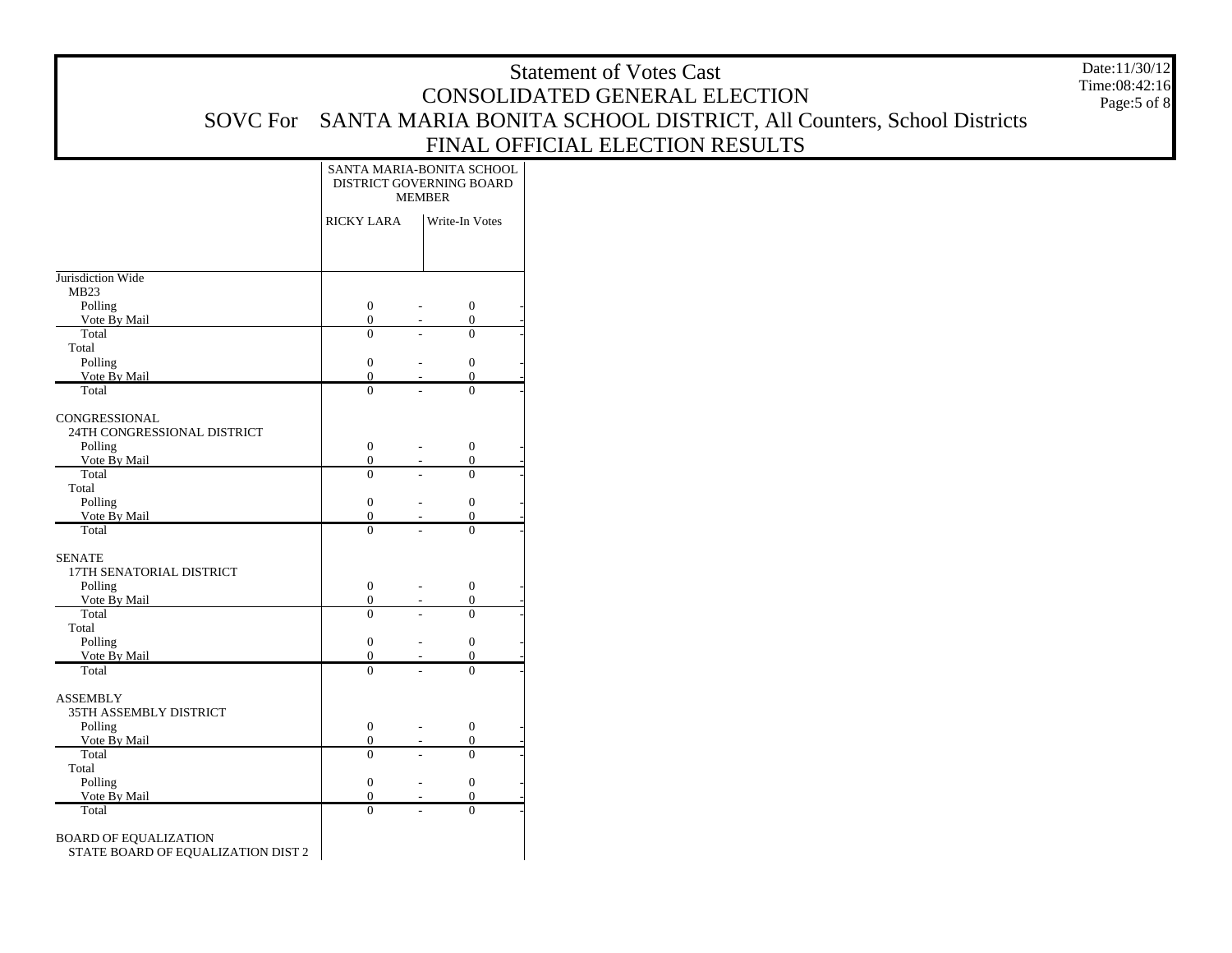Page:6 of 8

|                                                              | SANTA MARIA-BONITA SCHOOL<br>DISTRICT GOVERNING BOARD<br><b>MEMBER</b> |                |                      |
|--------------------------------------------------------------|------------------------------------------------------------------------|----------------|----------------------|
|                                                              | <b>RICKY LARA</b>                                                      |                | Write-In Votes       |
|                                                              |                                                                        |                |                      |
| Polling                                                      | $\overline{0}$                                                         |                | $\overline{0}$       |
| Vote By Mail                                                 | $\overline{0}$                                                         |                | $\overline{0}$       |
| Total                                                        | $\theta$                                                               |                | $\theta$             |
| Total                                                        |                                                                        |                |                      |
| Polling                                                      | $\mathbf{0}$                                                           |                | $\mathbf{0}$         |
| Vote By Mail<br>Total                                        | $\theta$<br>$\theta$                                                   |                | $\theta$<br>$\Omega$ |
|                                                              |                                                                        |                |                      |
| SUPERVISOR/COMMISSIONER<br><b>4TH SUPERVISORIAL DISTRICT</b> |                                                                        |                |                      |
| Polling                                                      | $\mathbf{0}$                                                           |                | $\mathbf{0}$         |
| Vote By Mail                                                 | $\overline{0}$                                                         |                | $\mathbf{0}$         |
| Total                                                        | $\theta$                                                               |                | $\Omega$             |
| Total                                                        |                                                                        |                |                      |
| Polling                                                      | $\boldsymbol{0}$                                                       |                | $\mathbf{0}$         |
| Vote By Mail                                                 | $\overline{0}$                                                         |                | $\overline{0}$       |
| Total                                                        | $\theta$                                                               |                | $\theta$             |
| <b>CITIES</b><br>UNINCORPORATED AREAS                        |                                                                        |                |                      |
| Polling                                                      | $\overline{0}$                                                         |                | $\mathbf{0}$         |
| Vote By Mail                                                 | $\overline{0}$                                                         |                | $\overline{0}$       |
| Total                                                        | $\theta$                                                               |                | $\theta$             |
| Total                                                        |                                                                        |                |                      |
| Polling                                                      | $\overline{0}$                                                         |                | $\mathbf{0}$         |
| Vote By Mail                                                 | $\overline{0}$                                                         |                | $\Omega$             |
| Total                                                        | $\overline{0}$                                                         | $\overline{a}$ | $\overline{0}$       |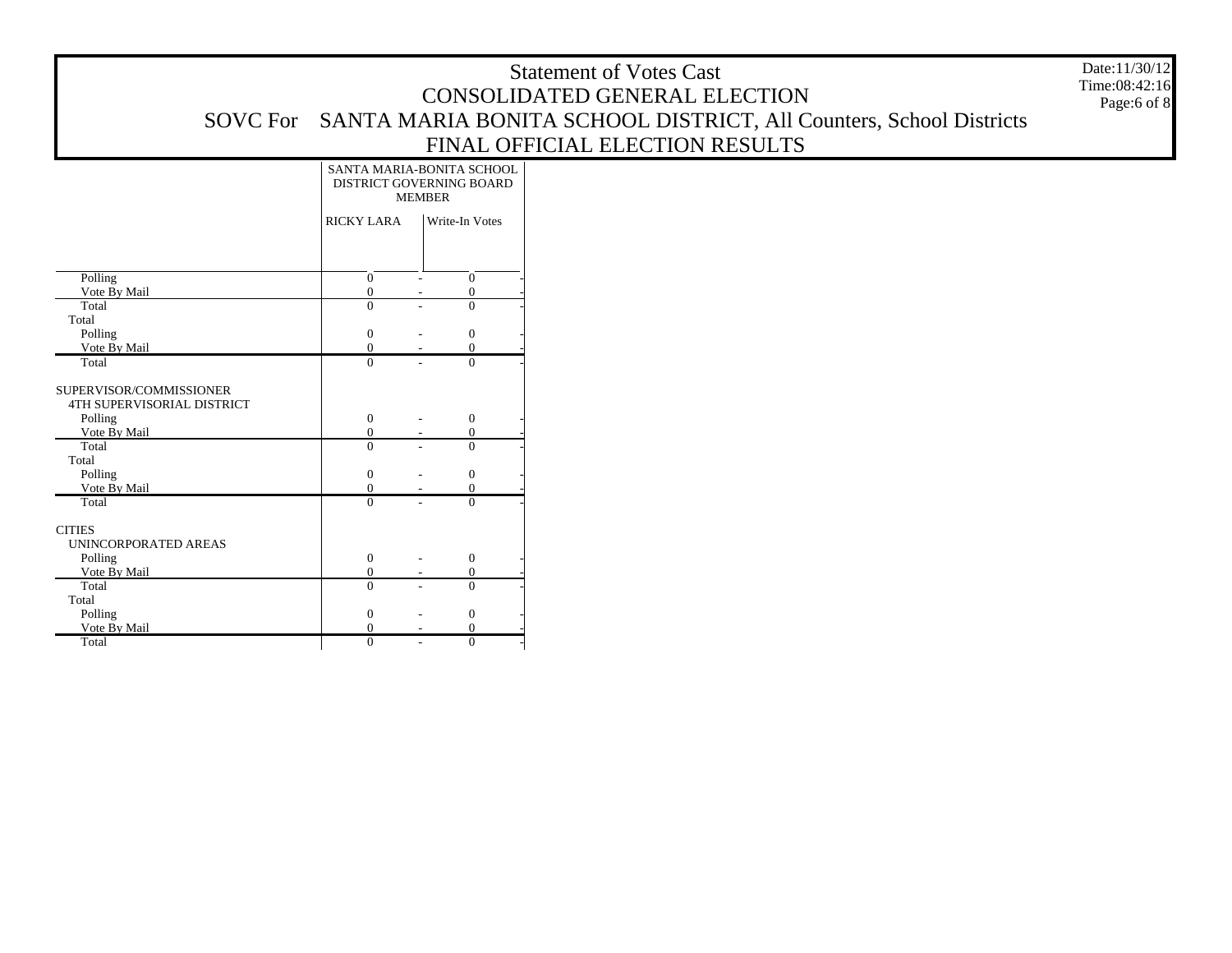Date:11/30/12 Time:08:42:16Page:7 of 8

|                                                      |                |                        |                                  |                                  |                                      |                                      | SANTA MARIA JOINT UNION HIGH SCHOOL DISTRICT GOVERNING BOARD MEMBER          |                          |                                  |                          |                                    |                                    |  |
|------------------------------------------------------|----------------|------------------------|----------------------------------|----------------------------------|--------------------------------------|--------------------------------------|------------------------------------------------------------------------------|--------------------------|----------------------------------|--------------------------|------------------------------------|------------------------------------|--|
|                                                      | Reg.<br>Voters | <b>Ballots</b><br>Cast | Total<br>Votes                   | Times<br><b>Blank</b><br>Voted   | Times<br>Over<br>Voted               | Of<br>Under<br>Votes                 | Number   VICTOR D.<br><b>TOGNAZZINI</b>                                      |                          | JACK C.<br><b>GARVIN</b>         |                          | <b>DIANA PEREZ</b>                 | Write-In Votes                     |  |
| Jurisdiction Wide                                    |                |                        |                                  |                                  |                                      |                                      |                                                                              |                          |                                  |                          |                                    |                                    |  |
| MB <sub>23</sub>                                     |                |                        |                                  |                                  |                                      |                                      |                                                                              |                          |                                  |                          |                                    |                                    |  |
| Polling<br>Vote By Mail                              |                | $\frac{2}{2}$          | $\boldsymbol{0}$<br>$\mathbf{0}$ | $\boldsymbol{0}$<br>$\mathbf{0}$ | $\boldsymbol{0}$<br>$\boldsymbol{0}$ | $\boldsymbol{0}$<br>$\boldsymbol{0}$ | $\boldsymbol{0}$<br>$\boldsymbol{0}$<br>$\boldsymbol{0}$<br>$\boldsymbol{0}$ |                          | $\boldsymbol{0}$<br>$\mathbf{0}$ |                          | $\boldsymbol{0}$<br>$\overline{0}$ | $\boldsymbol{0}$<br>$\overline{0}$ |  |
| Total                                                |                | $\overline{2}$         | $\overline{0}$                   | $\overline{0}$                   | $\overline{0}$                       | $\overline{0}$<br>$\overline{0}$     | $\overline{0}$                                                               |                          | $\overline{0}$                   |                          | $\theta$                           | $\mathbf{0}$                       |  |
| Total                                                |                |                        |                                  |                                  |                                      |                                      |                                                                              |                          |                                  |                          |                                    |                                    |  |
| Polling                                              |                | $\sqrt{2}$             | $\boldsymbol{0}$                 | $\mathbf{0}$                     | $\boldsymbol{0}$                     | $\mathbf{0}$                         | $\boldsymbol{0}$<br>$\boldsymbol{0}$                                         |                          | $\boldsymbol{0}$                 |                          | $\boldsymbol{0}$                   | $\boldsymbol{0}$                   |  |
| Vote By Mail                                         |                | $\overline{2}$         | $\overline{0}$                   | $\overline{0}$                   | $\boldsymbol{0}$                     | $\mathbf{0}$                         | $\boldsymbol{0}$<br>$\overline{0}$                                           |                          | $\mathbf{0}$                     |                          | $\Omega$                           | $\mathbf{0}$                       |  |
| Total                                                |                | $\overline{2}$         | $\Omega$                         | $\overline{0}$                   | $\overline{0}$                       | $\overline{0}$<br>$\overline{0}$     | $\overline{0}$                                                               |                          | $\Omega$                         |                          | $\Omega$                           | $\overline{0}$                     |  |
|                                                      |                |                        |                                  |                                  |                                      |                                      |                                                                              |                          |                                  |                          |                                    |                                    |  |
| CONGRESSIONAL<br>24TH CONGRESSIONAL DISTRICT         |                |                        |                                  |                                  |                                      |                                      |                                                                              |                          |                                  |                          |                                    |                                    |  |
| Polling                                              |                | $\boldsymbol{2}$       | $\mathbf{0}$                     | $\boldsymbol{0}$                 | $\boldsymbol{0}$                     | $\mathbf{0}$                         | $\boldsymbol{0}$<br>$\mathbf{0}$                                             | $\overline{\phantom{a}}$ | $\boldsymbol{0}$                 | $\overline{a}$           | $\mathbf{0}$                       | $\boldsymbol{0}$                   |  |
| Vote By Mail                                         |                | $\overline{2}$         | $\mathbf{0}$                     | $\mathbf{0}$                     | $\mathbf{0}$                         | $\overline{0}$                       | $\mathbf{0}$<br>$\mathbf{0}$                                                 |                          | $\mathbf{0}$                     |                          | $\overline{0}$                     | $\overline{0}$                     |  |
| Total                                                |                | $\overline{2}$         | $\overline{0}$                   | $\overline{0}$                   | $\overline{0}$                       | $\overline{0}$                       | $\overline{0}$<br>$\overline{0}$                                             |                          | $\overline{0}$                   |                          | $\overline{0}$                     | $\overline{0}$                     |  |
| Total                                                |                |                        |                                  |                                  |                                      |                                      |                                                                              |                          |                                  |                          |                                    |                                    |  |
| Polling                                              |                | $\sqrt{2}$             | $\mathbf{0}$                     | $\mathbf{0}$                     | $\mathbf{0}$                         | $\boldsymbol{0}$                     | $\boldsymbol{0}$<br>$\boldsymbol{0}$                                         |                          | $\boldsymbol{0}$                 |                          | $\mathbf{0}$                       | $\boldsymbol{0}$                   |  |
| Vote By Mail                                         |                | $\overline{2}$         | $\mathbf{0}$                     | $\mathbf{0}$                     | $\boldsymbol{0}$                     | $\mathbf{0}$                         | $\overline{0}$<br>$\boldsymbol{0}$                                           |                          | $\overline{0}$                   |                          | $\mathbf{0}$                       | $\mathbf{0}$                       |  |
| Total                                                |                | $\overline{c}$         | $\Omega$                         | $\Omega$                         | $\overline{0}$                       | $\overline{0}$<br>$\Omega$           | $\overline{0}$                                                               |                          | $\Omega$                         |                          | $\Omega$                           | $\overline{0}$                     |  |
| <b>SENATE</b><br>17TH SENATORIAL DISTRICT<br>Polling |                |                        | $\boldsymbol{0}$                 | $\boldsymbol{0}$                 | $\boldsymbol{0}$                     | $\boldsymbol{0}$                     | $\boldsymbol{0}$<br>$\mathbf{0}$                                             | $\blacksquare$           | $\boldsymbol{0}$                 | $\overline{\phantom{a}}$ | $\overline{0}$                     | $\boldsymbol{0}$                   |  |
| Vote By Mail                                         |                | $\frac{2}{2}$          | $\mathbf{0}$                     | $\mathbf{0}$                     | $\boldsymbol{0}$                     | $\mathbf{0}$                         | $\overline{0}$<br>$\mathbf{0}$                                               |                          | $\mathbf{0}$                     |                          | $\overline{0}$                     | $\overline{0}$                     |  |
| Total                                                |                | $\overline{2}$         | $\overline{0}$                   | $\overline{0}$                   | $\overline{0}$                       | $\overline{0}$<br>$\overline{0}$     | $\overline{0}$                                                               |                          | $\overline{0}$                   |                          | $\overline{0}$                     | $\overline{0}$                     |  |
| Total                                                |                |                        |                                  |                                  |                                      |                                      |                                                                              |                          |                                  |                          |                                    |                                    |  |
| Polling                                              |                | $\boldsymbol{2}$       | $\mathbf{0}$                     | $\boldsymbol{0}$                 | $\boldsymbol{0}$                     | $\mathbf{0}$                         | $\boldsymbol{0}$<br>$\mathbf{0}$                                             |                          | $\boldsymbol{0}$                 |                          | $\overline{0}$                     | $\mathbf{0}$                       |  |
| Vote By Mail                                         |                | $\overline{2}$         | $\overline{0}$                   | $\boldsymbol{0}$                 | $\boldsymbol{0}$                     | $\mathbf{0}$                         | $\overline{0}$<br>$\boldsymbol{0}$                                           |                          | $\mathbf{0}$                     |                          | $\theta$                           | $\mathbf{0}$                       |  |
| Total                                                |                | $\overline{2}$         | $\overline{0}$                   | $\overline{0}$                   | $\overline{0}$                       | $\overline{0}$                       | $\overline{0}$<br>$\overline{0}$                                             |                          | $\overline{0}$                   |                          | $\overline{0}$                     | $\overline{0}$                     |  |
| <b>ASSEMBLY</b>                                      |                |                        |                                  |                                  |                                      |                                      |                                                                              |                          |                                  |                          |                                    |                                    |  |
| 35TH ASSEMBLY DISTRICT                               |                |                        |                                  |                                  |                                      |                                      |                                                                              |                          |                                  |                          |                                    |                                    |  |
| Polling                                              |                | $\frac{2}{2}$          | $\overline{0}$                   | $\boldsymbol{0}$                 | $\boldsymbol{0}$                     | $\mathbf{0}$                         | $\boldsymbol{0}$<br>$\boldsymbol{0}$                                         |                          | $\boldsymbol{0}$                 |                          | $\boldsymbol{0}$                   | $\boldsymbol{0}$                   |  |
| Vote By Mail                                         |                |                        | $\overline{0}$                   | $\mathbf{0}$                     | $\boldsymbol{0}$                     | $\mathbf{0}$                         | $\boldsymbol{0}$<br>$\boldsymbol{0}$                                         | $\overline{\phantom{a}}$ | $\mathbf{0}$                     |                          | $\theta$                           | $\mathbf{0}$                       |  |
| Total                                                |                | $\overline{2}$         | $\Omega$                         | $\Omega$                         | $\overline{0}$                       | $\overline{0}$                       | $\overline{0}$<br>$\overline{0}$                                             |                          | $\Omega$                         |                          | $\Omega$                           | $\overline{0}$                     |  |
| Total                                                |                |                        |                                  |                                  |                                      |                                      |                                                                              |                          |                                  |                          |                                    |                                    |  |
| Polling                                              |                | $\sqrt{2}$             | $\mathbf{0}$                     | $\boldsymbol{0}$                 | $\boldsymbol{0}$                     | $\mathbf{0}$                         | $\boldsymbol{0}$<br>$\boldsymbol{0}$                                         | $\sim$                   | $\boldsymbol{0}$                 |                          | $\mathbf{0}$                       | $\boldsymbol{0}$                   |  |
| Vote By Mail                                         |                | $\overline{c}$         | $\Omega$                         | $\overline{0}$                   | $\mathbf{0}$                         | $\theta$                             | $\boldsymbol{0}$<br>$\mathbf{0}$                                             |                          | $\overline{0}$                   |                          | $\Omega$                           | $\overline{0}$                     |  |
| Total                                                |                | $\overline{2}$         | $\overline{0}$                   | $\overline{0}$                   | $\overline{0}$                       | $\overline{0}$                       | $\overline{0}$<br>$\overline{0}$                                             |                          | $\overline{0}$                   |                          | $\overline{0}$                     | $\overline{0}$                     |  |
| <b>BOARD OF EQUALIZATION</b>                         |                |                        |                                  |                                  |                                      |                                      |                                                                              |                          |                                  |                          |                                    |                                    |  |

STATE BOARD OF EQUALIZATION DIST 2